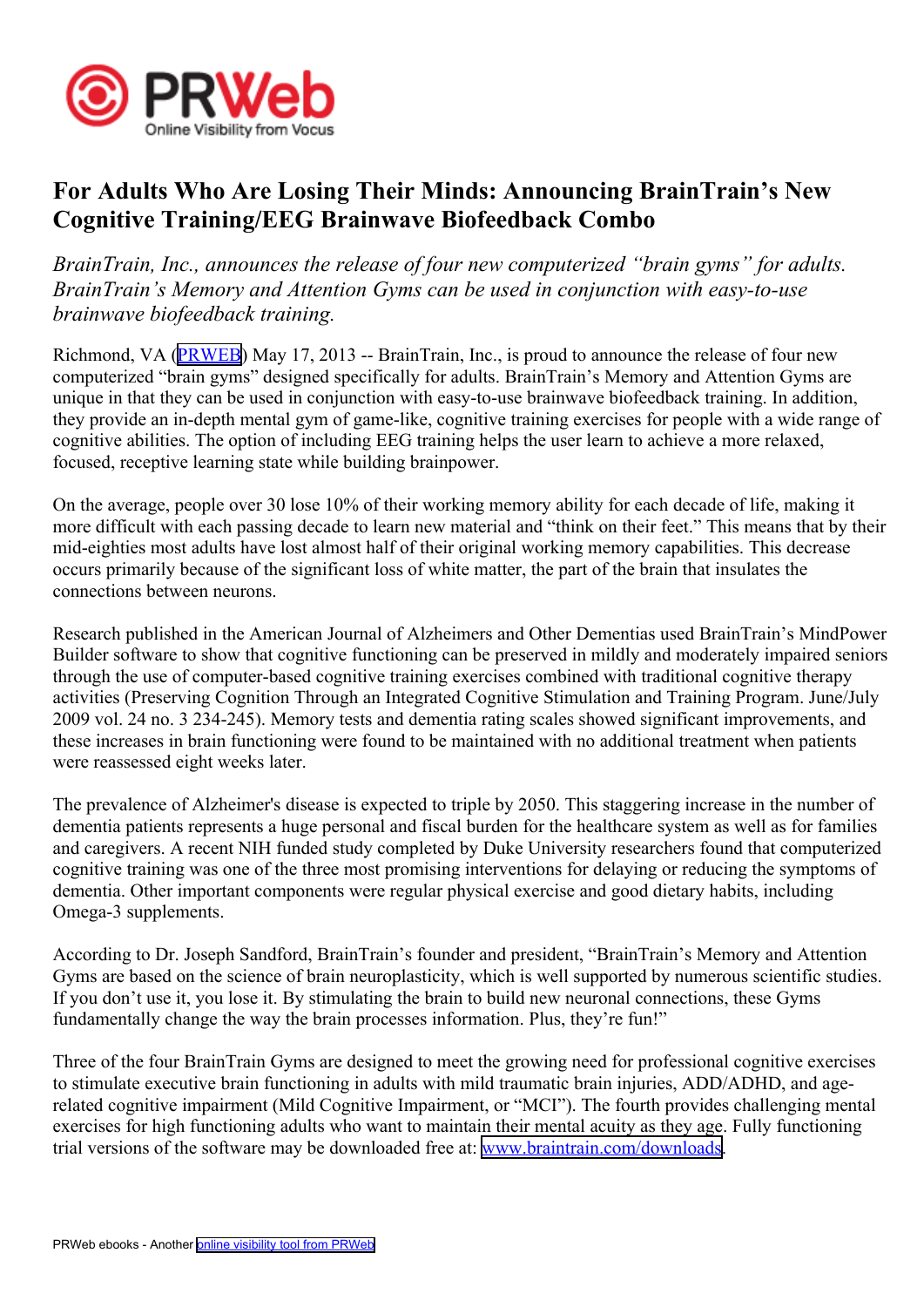

About BrainTrain

Founded by <sup>a</sup> neuropsychologist in 1989, BrainTrain, Inc., is known worldwide for its award-winning cognitive testing, reading and brain-training software for all ages.

For more information, press only, contact: Virginia Sandford, 804-320-0143, marketing(at)braintrain(dot)com

For more information on the BrainTrain Memory Gyms, please visit: <http://www.braintrain.com/memorygymseries>

For more information on the BrainTrain Attention Gym for adults, please visit: <http://www.braintrain.com/attention-gym-adult-edition>